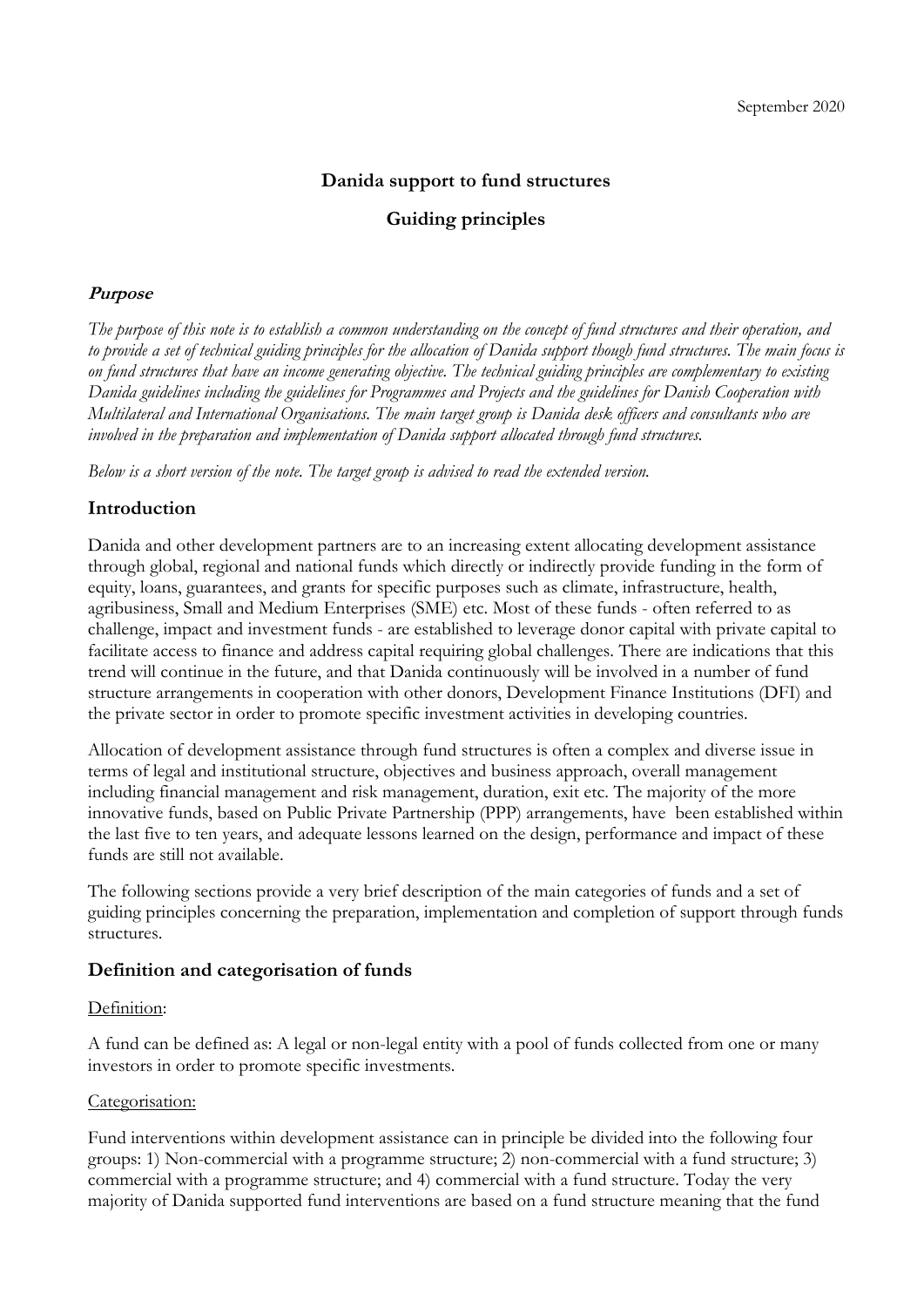has its own legal structure with own management or a contracted fund manager, and this guidance note is consequently focusing on the fund structure categories (category 2 and 4 in the below matrix).



With regards to objectives and development orientation Danida supported fund structures could also be categorised into the following four main groups of which this guidance note mainly concerns group  $2 - 4:$ 

- 1. Traditional facilities and challenge funds: This group comprises a large mix of non-profit facilities and challenge funds with strong development objectives. An example could be an advocacy facility, which Danida has supported in a number of countries or a skills development fund;
- 2. Investment oriented challenge or revolving funds: Typically non-profit funds with strong development objectives but also some income generating objectives in order to achieve a certain level of sustainability of the fund, e.g. operational sustainability. An example could be the PASS trust (guarantee fund) in Tanzania;
- 3. Traditional impact funds: Funds that have balanced development and profitability objectives in order to achieve a positive but low financial return. The funds are typically financed by donors, DFIs and philanthropic investors. An example could be the African Guarantee Fund;
- 4. Commercial impact or investment funds: Funds with strong profitability objectives within a framework of agreed development objectives. The funds are typically financed by donors, DFIs and private investors (mainly institutional). An example could be the SDG Investment Fund managed by IFU.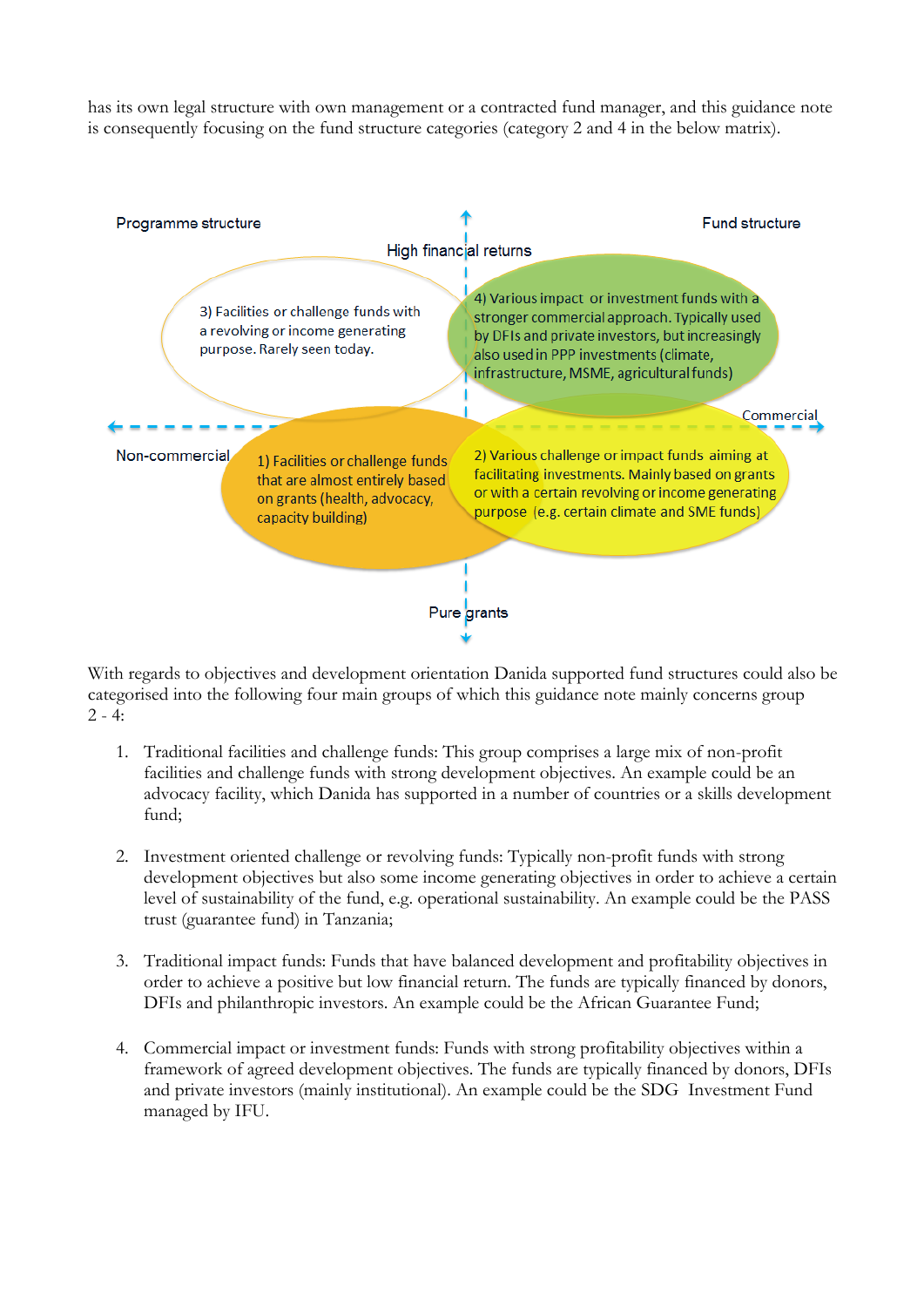## **Guiding principles**

The below mentioned 15 guiding principles comprise some of the main issues that should be addressed during the preparation, implementation and exit of the fund structure interventions. All the below issues need to be addressed at an early stage of the preparation as they to a large extent become part of a fairly irreversible legal and institutional framework that has to be agreed upon before the start of the implementation.

- 1. The responsible units should always consult head-office expertise (GJL and ELK) at a very early stage of the preparation. During implementation GJL and ELK should be consulted when specific issues need to be addressed;
- 2. Planned new commitments to fund structures should be presented to the Danida Programme Committee;
- 3. Support should preferably be allocated through an existing fund structure;
- 4. Ensure that the responsible Danida representative/office has the required capacity to engage with the fund intervention on a long-term perspective;
- 5. Ensure that all basic statutory documents, agreements and operational guidelines, governance implications, budgets etc. are carefully assessed and understood before approval and signing of cooperation agreements;
- 6. Clarify whether Danida should only be a fund facilitator providing grants for TA, capacity building etc. and/or be a direct capital investor in the fund;
- 7. Ensure that the defined balance between the development and the commercial objectives, and the related strategic implementation approaches, are well understood and agreed upon by the involved parties at an early stage of the preparation process;
- 8. An overall exit strategy should be defined during preparation and regularly reassessed during implementation;
- 9. Assess carefully the legal, managerial and financial issues of the fund manager contract including tasks and responsibilities, fee structure, performance criteria etc.;
- 10. Ensure that leverage and additionality targets are assessed;
- 11. Ensure that the mix of financial products support the overall objectives and strategies of the fund;
- 12. Ensure that the risk sharing and the profit distribution procedures of the fund have been carefully assessed and agreed upon;
- 13. Ensure that the defined M&E and reporting requirements are realistic and well adapted to the objectives of the fund, the defined responsibilities of the fund manager, and the expectations of the private investors;
- 14. Ensure that Danida directly or indirectly becomes an active player in the governance structure of the fund, at least during annual meetings;